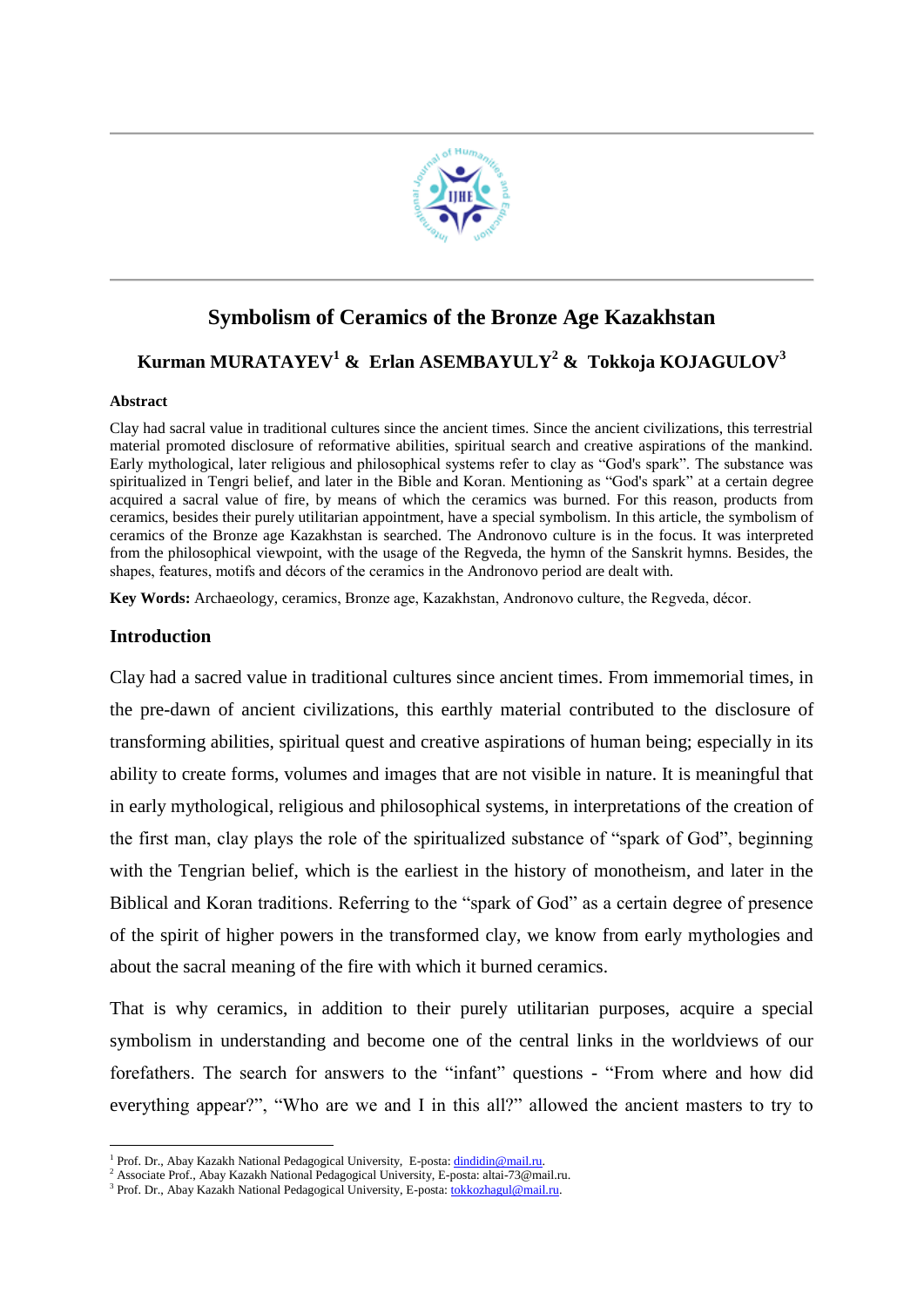model this everything, that is, the universe as eternity, the universe and its semantic involvement in this eternity.

It will be appropriate to trace the process of creation of ceramics by the ancient masters of this kind, which reflect the features of their understanding of the world order noted above (Smirnova, 1972).

Archeology of Kazakhstan, the periods and characteristic features of monuments of historical cultures from ancient eras to modern times have been studied rather in details in the  $20<sup>th</sup>$ century.

Among the monuments of ancient cultures, of particular interest are samples of pottery from the Bronze Age, created by the tribes of the period of the so-called Andronovo culture, around  $2<sup>nd</sup>$  millennium BC. Andronovo is the name of the village in Altai, where archaeological monuments with previously unknown characteristics inherent in this culture were first discovered in 1914.

In the Bronze Age, a complex set of world representations is formed, the features of which are largely determined by the discovery and use of such a quality of fire, with which Andronovo people, like all other tribes of this time, began to produce bronze widely (with a ratio of copper and tin as 9: 1). This phenomenon, which played a truly revolutionary role in the technology of ancient industries, qualitatively updated the whole complex of mythological ideas (Muratayev, 2011: 29). Images and the cult of fire are among the pivotal in the understanding and ideas of the ancients about the universe.

This is evidenced by the materials of archaeological excavations and testifies to the most ancient hymns of the Rigveda, dating back to the Bronze Age. Our treatment to the Rigveda is fully justified, as there is more evidence that this is a monument to the ancient nomadic tribes who came to India in the Bronze Age from the wide Eurasian steppes. So, the main quality of fire, the heat plays the role of the first principle of the existence in the hymn about the creation of the world:

*There was no non-existence, and there was no existence then ... There was neither death nor immortality then ... Breathing, not shaking the air, according to its law, Something vital, which was concluded in the emptiness, Alone was generated by the power of heat*. (*The Rigveda:* X, 129, 1-3).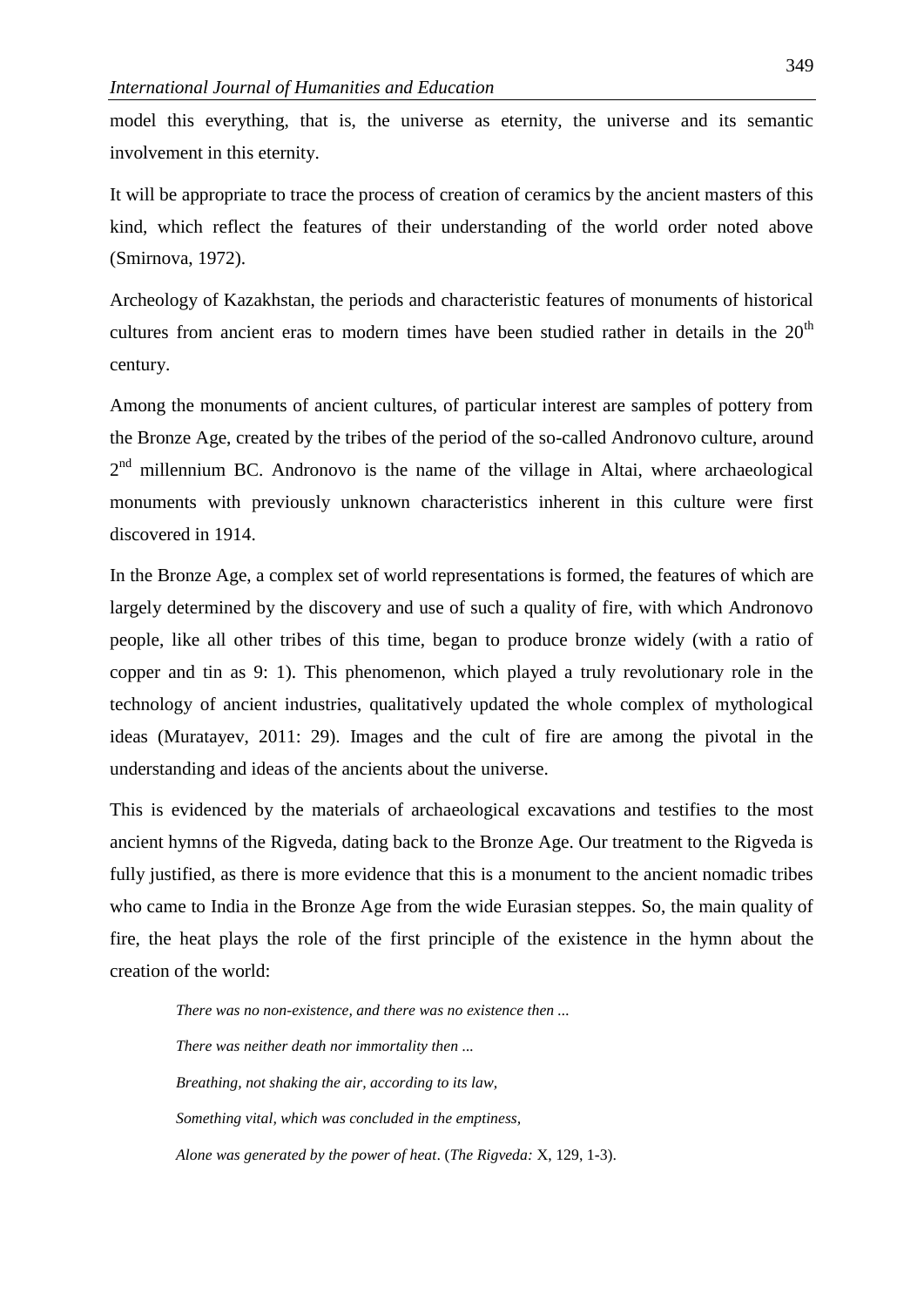In another hymn - about the cosmic heat, fire in its main capacity serves as the primary element of all things:

*Law and truth were born From the ignited heat. From here was born the night.*

*From here, a moving ocean* (*The Rigveda:* X, 1).

In the solar cult system, burial rites, as a rule, included cremation rituals. Thus, the way of initiation of the soul of the departed to the eternal cosmic fire was sanctified and modeled through the meaning and symbolism of the funeral pyre, whose patron was the god Agni.

The path of this initiation through the fire of the earth to its cosmic prototype is interpreted by far from unequivocal and "eternal happiness," that is, immortality is guaranteed, as it was understood, only with the attainment of the "eternal light" that permeates the entire universe and underlies it. For example, in one of the hymns of Soma (one of the solar deities) from the Rigveda says:

*(There) where is unfading light, In the world where the sun is placed, Put me there, o Pawaman, In the immortal indestructible world. Where is the closed place of the sky... Where are the luminous worlds, There, make me immortal* (*The Rigveda*: 188, IX, 113, 7-9).

The immortality of the "unfading light" in this case is identified with the world order, the "indestructible world" as the main quality of the universe, and the fire, being its creator, also acts as a "guardian" of this order. In the late Avesta traditions, genetically associated with the Vedic, fire will be assigned the role and periodic renewer of this order, i.e. with the emergence of eschatological concepts.

Andronovo people, like numerous Eurasian tribes of the Bronze Age from the Volga region and the Caucasus, Siberia and Altai to the Indus valleys, between the two main religious ideas, the worship of fire, its various deities and the reverence of their ancestors, are established in the main form of the burial rite, i.e. cremation. This rite is becoming so widespread, on the one hand, due to the fact that in the system of cosmogonic ideas fire is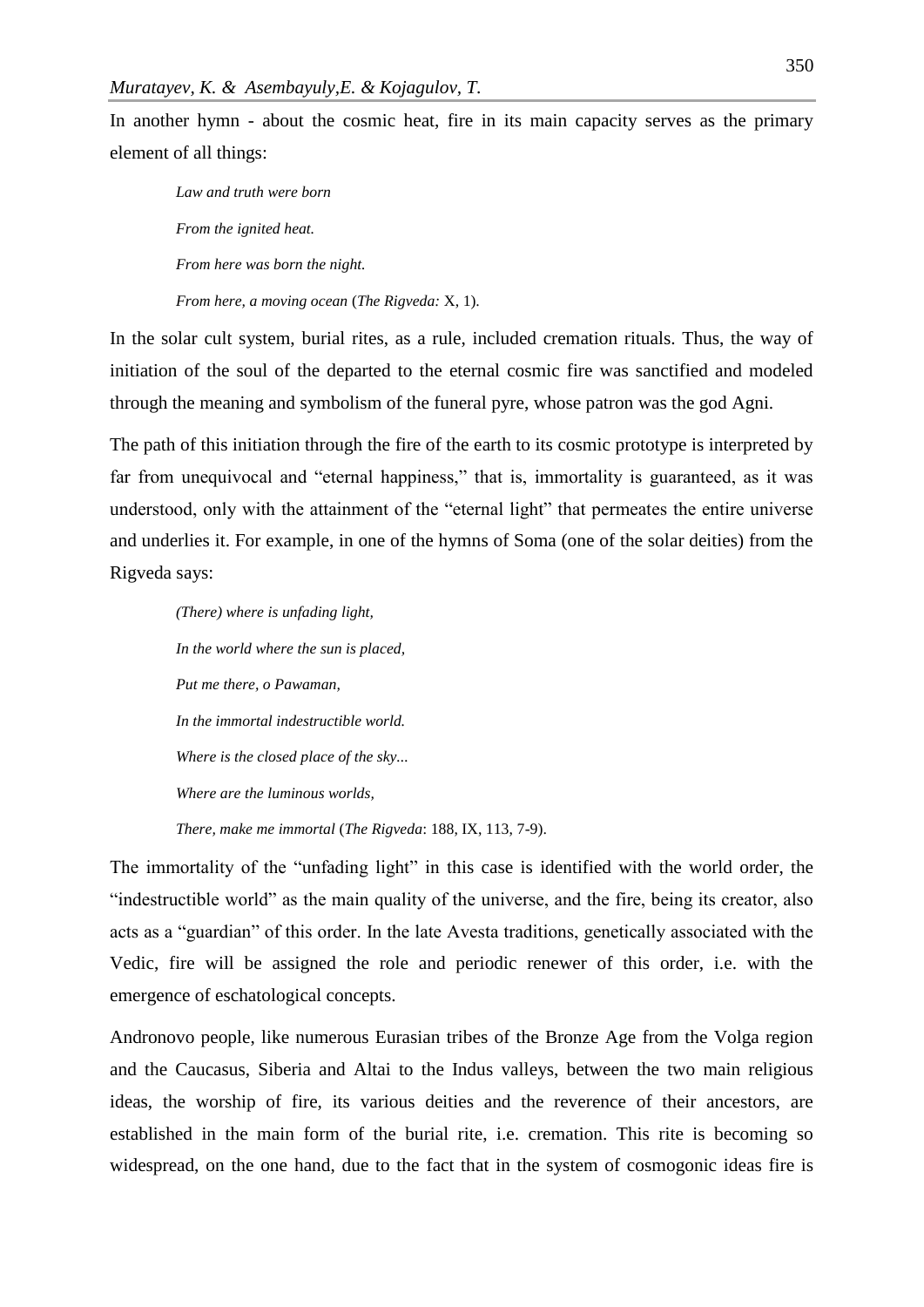central, as the creator of the universe, and on the other, because of the beliefs in the afterlife that were firmly established by this time, in the immortality of the soul as the carrier of the "spark of God." Thus, the funeral pyre was perceived and interpreted as an earthly image of heavenly, cosmic fire, for which it becomes, in the understanding of the ancients, a universal magic tool.

Ideological ideas are reflected in the artistic work, in particular, in the features of the components of the decor of the Andronovo ceramics and the general ornamentation system of the vessels, accompanying the burial.

The main feature of the decor of the Andronovo ceramics of all periods is the geometric nature of its character. At the same time, the structural elements that make up the decor as a whole are few in number and form three main groups: varieties of triangular, linear and horizontal, and variants of graphically related Z and S-shaped components.

Already in the early Andronovo, with the presence of the marked constituent elements in the decor, the traditional principles of decoration and the composition system were formed for the following periods. So, basically, the decor is built on a strict sequence of two tiers: the upper one, as a rule, from the rows of triangular vertices upwards, and the lower one on the combination of Z and S-shaped elements.

Tiers are divided by straight or wavy lines. Below this main part of the decor, often on the ends of the vessels, there are solar signs in the form of crossings of two Z-shaped figures (swastikas). Thus, the principles of decoration, based on the sequential combination of definitely constructed rows and elements, form a three-part structure of the composite structure of the decor.

So, straight and wavy lines (elements of the  $2<sup>nd</sup>$  group of components) separating the twotiered part of the decor were obviously interpreted as the line between the real world and the otherworld. Above them there is a row based on triangles (elements of the  $1<sup>st</sup>$  group of components), as profile images of revered and in connection with the cult of deceased sacred objects, gravestones of mounds (earthen, stony or stone erections). If we consider that the Andronovo settlements were not far from the family burial grounds, numbering dozens, often from 200-300 such burial structures, then the structure of the ensemble of these burial mounds constituted a very significant part of the steppe landscape. Also, the triangular elements may be an image of the flames of the funeral pyre. The more complex structure of the lower tier,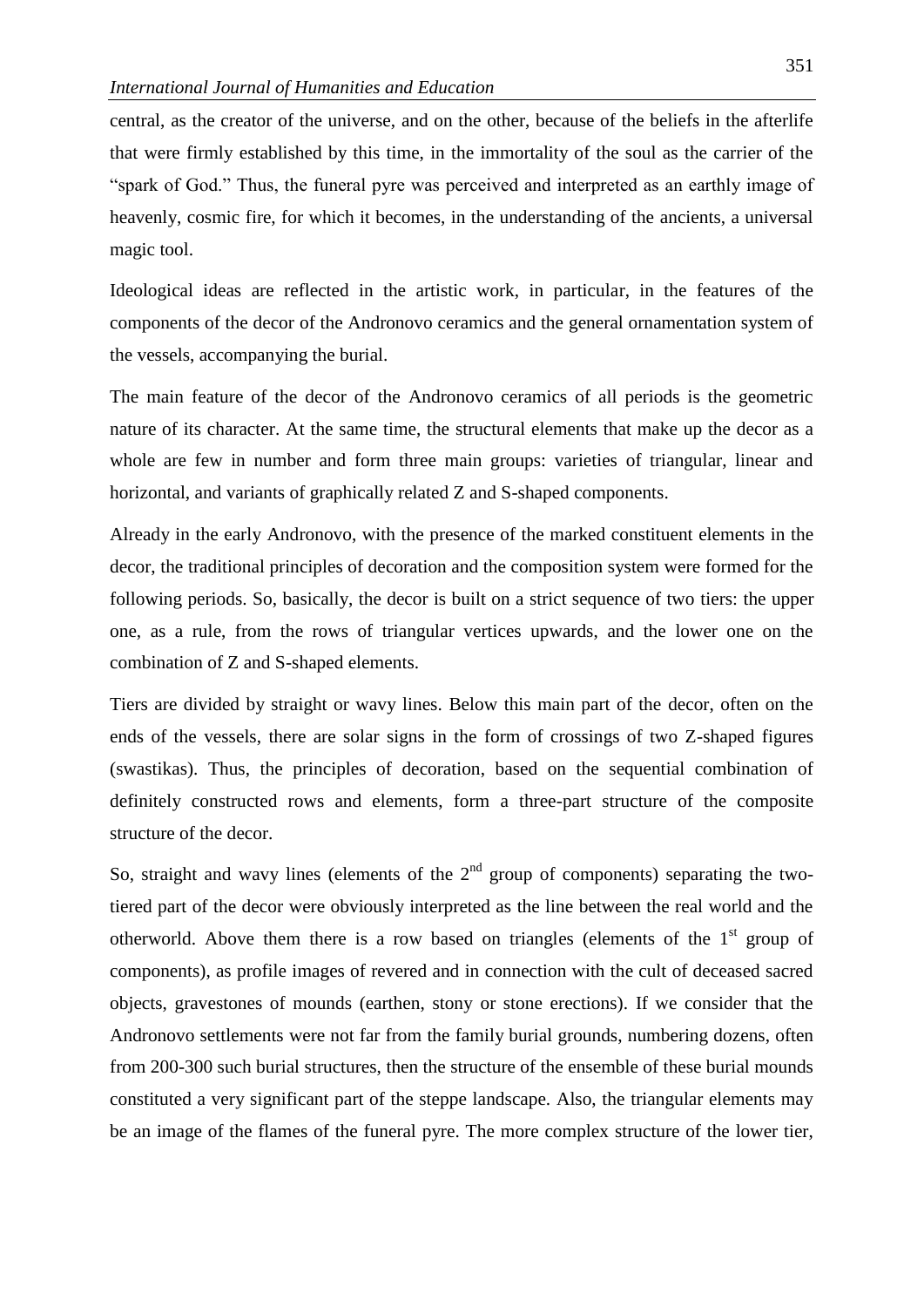organized on the basis of the Z and S-shaped elements, corresponds to the design features of the drilled pits with stepped terraces and burial chambers (Fig. 1).

The sign in the form of crosshairs of two Z-shaped elements acquires the graphics of non-stop dynamics, as if conveying the character of "unfading light", "eternal fire", creating and underlying the universe as interpreted by it in the hymns of the Rigveda. This explains the frequent presence of this sign on the ends of the vessels, which closely concur with the flame of fire (Muratayev, 2011: 8-17).

| a<br>$\overline{6}$<br>$\overline{B}$                                                                                                                                                                                              | a<br>$\overline{6}$<br>B<br><u>n munununun m</u>                                                                                                                               | <u>rurar</u><br>1<br>Field<br>$\overline{2}$<br>3                                                   |
|------------------------------------------------------------------------------------------------------------------------------------------------------------------------------------------------------------------------------------|--------------------------------------------------------------------------------------------------------------------------------------------------------------------------------|-----------------------------------------------------------------------------------------------------|
| Sections<br>of<br>the<br>a<br>Andronovo Burial, Sangru<br><b>Burial</b><br>Ground.<br>Central<br>Kazakhstan.<br>Graphic sections of<br>$\overline{6}$ -<br>Repetitions.<br>$B - Motifs$ of the Decor of<br>the Andronovo Ceramics. | $a$ – Cuts of the Andronovo<br>Burial. South Kazakhstan.<br>Graphic sections of<br>$\overline{6}$ -<br>Repetitions.<br>$B$ – Motifs of the Decor of the<br>Andronovo ceramics. | Examples of<br>Three-part<br>Compositional<br>Interpretation<br>of the Andronovo Ceramics<br>Decor. |

Figure 1. Sections and Cuts of the Andronovo Burial in Kazakhstan. Shapes of the Andronovo Ceramics Décor.

Thus, the basis for the content of the decor of the Andronovo ceremonial ceramics could be the idea of modeling the represented process of the initiation of the soul of the dead to the eternal life of the universe. It is no coincidence that earthen vessels, being an important material value of the life of the ancients, at the same time and as an indispensable attribute of burials accompany the ashes of the deceased, being as if its substantial continuation. Attempts to explain the secrets of the constant renewal of nature gave rise to quite complex ideas in this